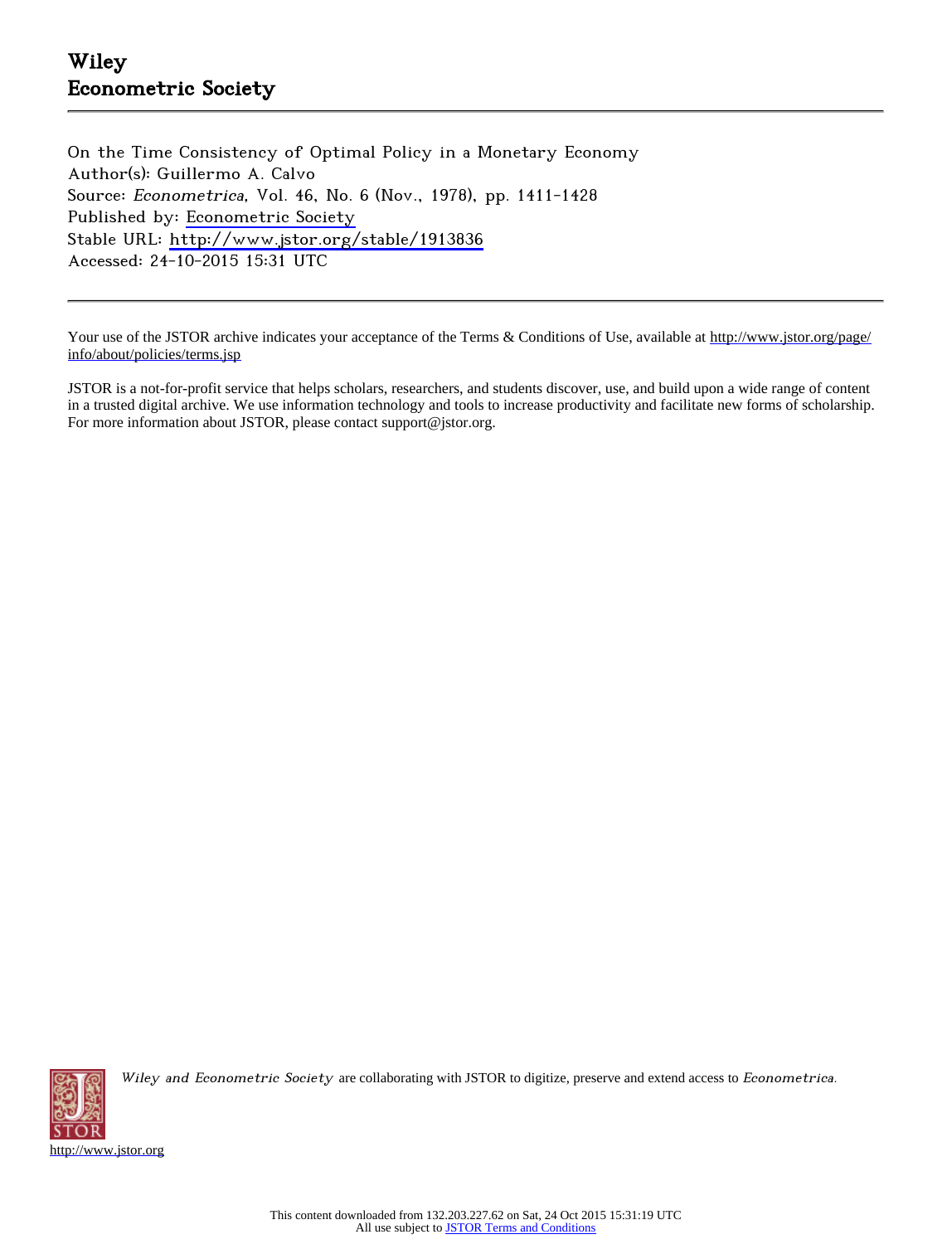## **ON THE TIME CONSISTENCY OF OPTIMAL POLICY IN A MONETARY ECONOMY**

# **BY GUILLERMO A. CALVO'**

**We study the time consistency of optimal monetary policy in a framework akin to the one in [12, Ch. 1] but we assume away lump sum taxation-all taxes are distortionary. Our major result is that under perfect foresight (as defined in [8, 23]) optimal monetary policy is bound to be time inconsistent. The paper is closely related to the previous works of Auernheimer [2], and Kydland and Prescott [15].** 

### **1. INTRODUCTION**

**THE CENTRAL OBJECTIVE of this paper is to discuss the time consistency of Ramsey-Friedman optimal policy (i.e., one that maximizes a sum of instantaneous utilities, where the latter depend on consumption and real monetary balances). The main ingredients of the model are that individuals are rational, as defined in [8, 23], and that the issuance or absorption of money is socially costly. The last element distinguishes the present analysis from that in Friedman [12], where it is assumed that the quantity of money can be costlessly controlled by resorting to lump-sum taxation, but it makes our model similar in spirit to the one analyzed in Phelps [17].** 

**The time-consistency issue is by no means a new one in economics. Strotz [25] appears to be the first one to have raised it in relation to an individual consumer in a paper that inspired several other contributions (see, e.g., Hammond [13]). Loosely speaking, inconsistency arises in those papers because the individual's taste changes over time. More recently, however, Kydland and Prescott [15] (see also [21] for more examples and a survey of the literature) have discovered a family of models exhibiting time inconsistency where the source of the problem lies in the technology (particularly the Government's fiscal technology) and in the assumption that people hold rational expectations. Although they briefly touch upon a monetary economy, the central results of their remarkable paper are given in a context where money plays no essential role.** 

**In the monetary literature, Auernheimer [2] appears to be the first one to have noticed that time inconsistency could arise if the government attempts to maxi**mize the revenue from money creation.<sup>2</sup> However, the main thrust of his highly **perceptive paper has to do with the determination of optimal policy under constraints (like "honest government" rules) that precluded the existence of time inconsistency. The latter was further examined in [7, esp. Section 3] in terms of a slight variation of Auernheimer's model. Utilizing the new concepts of** 

**<sup>2</sup>In a sense, then, Auernheimer's paper is a forerunner of the literature surveyed by Prescott [21].** 

**1411** 

<sup>&</sup>lt;sup>1</sup> This paper has greatly benefited from comments by Jacob A. Frenkel, Robert E. Lucas, Jr., **Edmund S. Phelps, Edward C. Prescott, and a lively discussion of an earlier version of the paper in the Money and Banking Workshop at the University of Chicago. I am especially grateful to Bob Lucas for studying a discrete-time version of the model that helped me better understand the issues. This work was supported by a grant from the National Science Foundation.**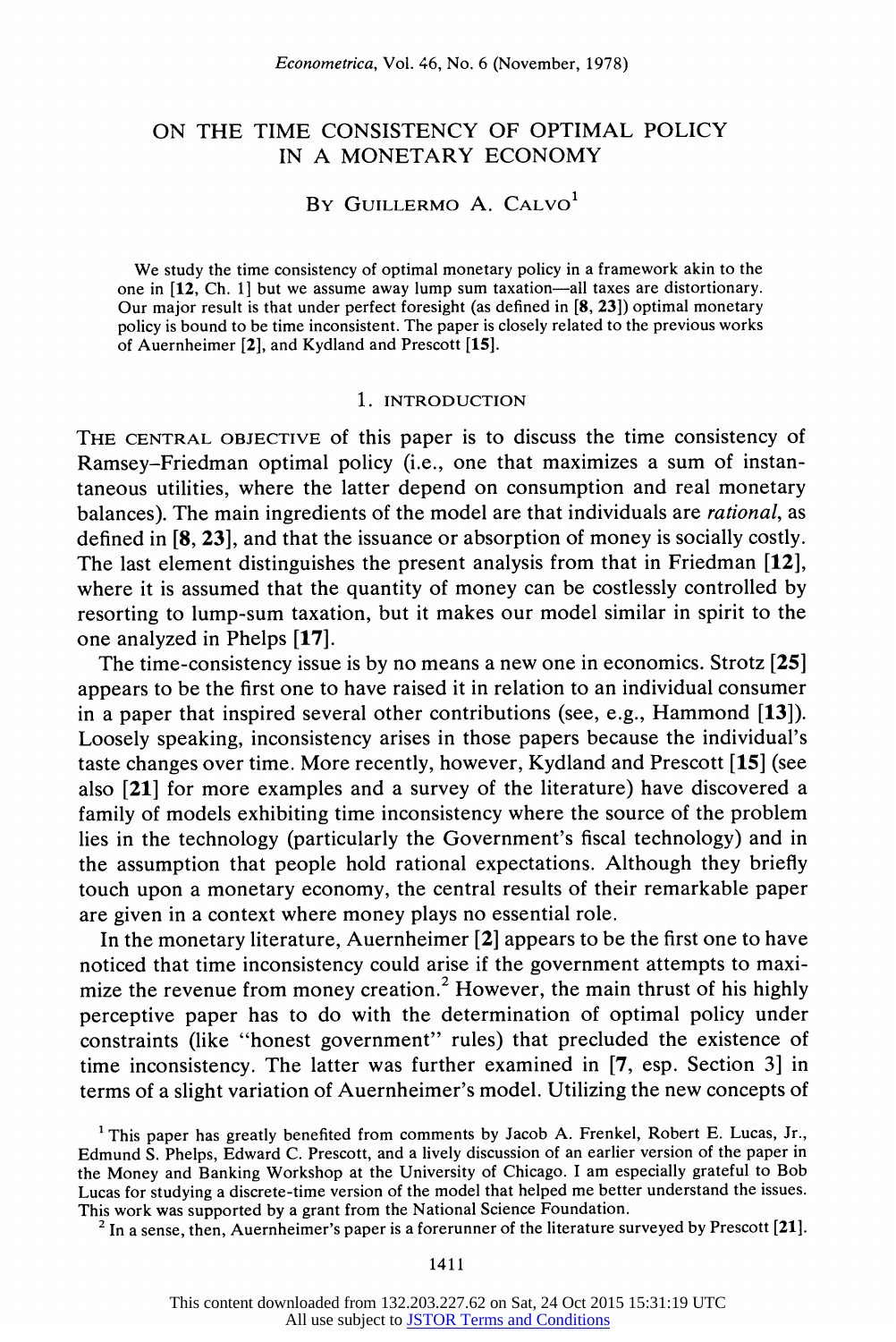**rationality (perfect foresight there) that had been recently expounded by Sargent and Wallace [23], I was able to show that the policy that maximizes discounted revenue of money creation was bound to be time inconsistent. However, two important questions were left unanswered there, namely, (i) does there exist an optimal policy (time consistent or not), and (ii) is time inconsistency a direct consequence of a disharmony between the government's and individuals' objectives (as could be the case in [2], and it certainly is in [7])?** 

**The first question is a rather important one because it could possibly happen that the very nature of monetary models with rational expectations prevented the existence of an optimal policy, a fact that would obviously make the time inconsistency results devoid of any meaning. The second question is also of some interest because the results would cease to be so worrisome and surprising if they simply sprang from the government's attempt to "cheat" the private sector.** 

**In this paper we will give a positive answer to the first question and a negative one to the second. Existence will be discussed in terms of a Cagan-Sargent-Wallace [2, 5, 23] monetary model. The latter and the time-inconsistency results are presented in Section 2, while the proof of existence is relegated to Appendix 1.** 

**On the other hand, the issue pertaining to the second question above is analyzed in terms of a Sidrauski-type economy, recently studied in a perfectforesight context by Brock [4] and Calvo [6]. We will show that time inconsistency of optimal policy is bound to arise even when the government attempts to maximize the welfare of the "representative" individual (or family). Since the basic difference between this model and that considered by Friedman [12, Ch. 1] is our assumption that lump-sum taxation is not a feasible policy tool, our result also shows that the time-consistency of Friedman's optimum quantity of money (OQM) rule is strongly dependent on the availability of that kind of policy. Due to the cumbersome technicalities inherent to this case the proofs are sketched out in Appendix 2.** 

**Section 3 is devoted to a verbal discussion of the time-inconsistency issue and to a brief elaboration on some possible solutions.** 

**The paper is closed in Section 4 with a discussion of possible extensions.** 

## **2. MODEL AND RESULTS**

**We will now postulate a very simple model of a monetary economy with perfect foresight which incorporates the central ingredients necessary for generating time inconsistency.** 

**We will assume that the economy produces a homogeneous output, c, which is entirely consumed. Output is a (twice-continuously differentiable) function of net (real) taxes, x, satisfying** 

(1)  $c = f(x)$ ,  $f''(x) < 0$  for all x,  $f(0) > 0$  and  $f'(0) = 0$ .

Thus, output attains its maximum level when taxes are zero, and there exist  $x < 0$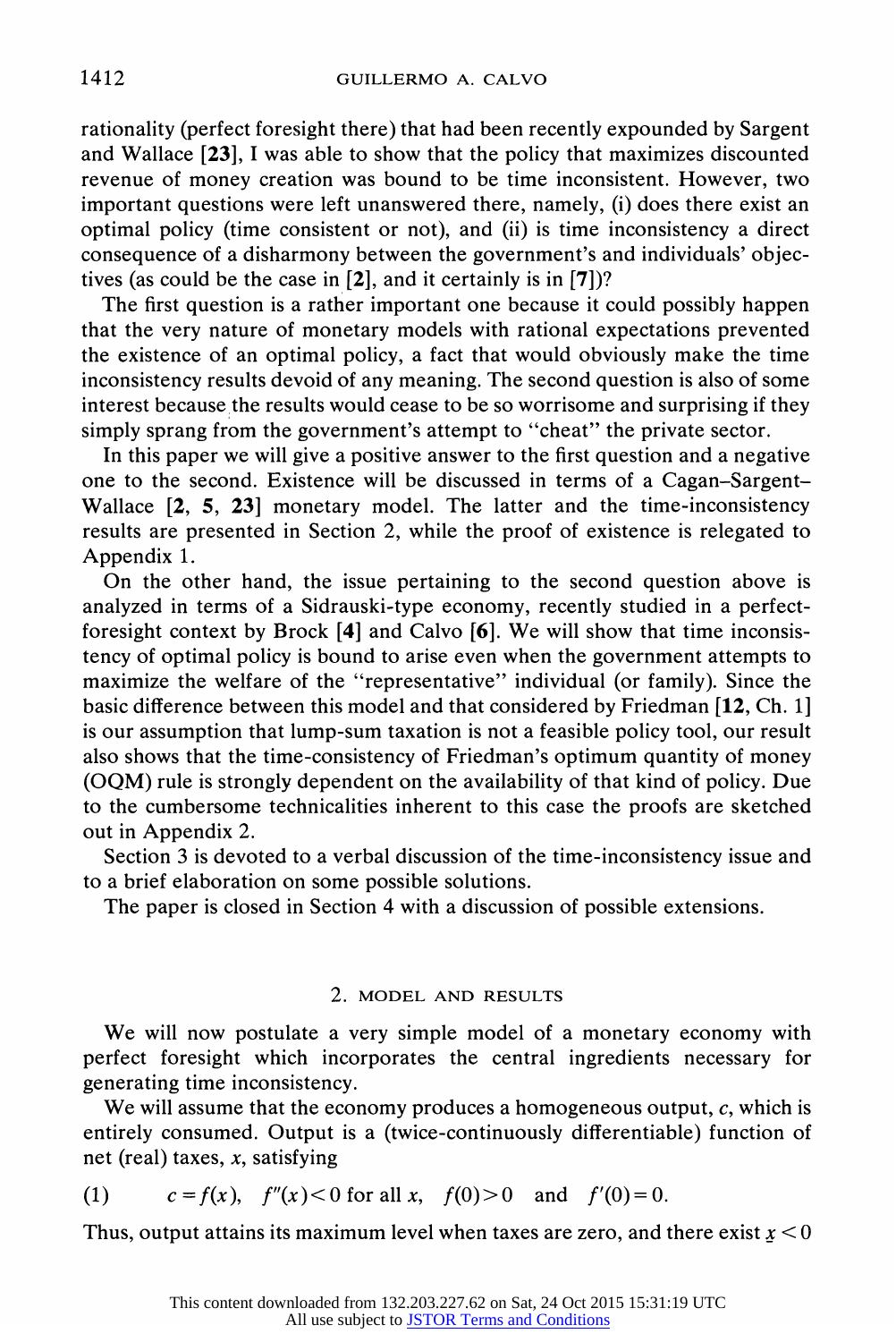and  $\bar{x} > 0$  such that

(2) 
$$
f(x) = f(\bar{x}) = 0,
$$

$$
f(x) > 0 \text{ for } x < x < \bar{x}
$$

hence the relevant domain of f is the closed interval  $[x, \bar{x}]$ . Equation (1) is our **(admittedly extremely simplified) way of assuming that the types of taxation**  policies open to the government are all disortionary— the first crucial ingredient **of our story.3** 

The demand for real monetary balances,  $m^d$ , is given by

(3) 
$$
\ln m^d = -a\pi^*, \quad a > 0,
$$

where  $\pi^*$  denotes the expected rate of inflation. This is, of course, the functional **form utilized by Cagan [5]. The more complicated and certainly economically more satisfactory case where the demand for money is derived from utility maximization is considered in Appendix 2.** 

**An important concept for our discussion is that of a perfect foresight path. Here we will follow the approach pioneered by Sargent and Wallace [23] (see also [8]),**  according to which a perfect foresight path originated at  $t = t_0$  is one along which **all markets are cleared, expectations are fulfilled, and, furthermore, the price**  level is expected to be a positive, continuous,<sup>4</sup> and right-differentiable function of time, from the present to the indefinite future.<sup>5</sup> (In what follows  $t_0$  will **sometimes be referred to as the "present time".) Again following [23], the fulfillment-of-expectations conditions is taken to mean** 

$$
(4) \qquad \pi_t^* = \pi_t \quad \text{for all} \quad t \geq t_0,
$$

where  $t = t_0$  is the present time and  $\pi_t$  is the proportional right-hand derivative of p<sub>t</sub> (the price level at t), i.e.,  $\pi_t \equiv p_t^+/p_t$ , where  $p_t^+$  is the right-hand derivative **of p at t.** 

**3The assumption that q depends on net taxes may be a bit disturbing to the reader. More**  plausible would be to set  $c = \tilde{f}(x_1, x_2)$  where  $x_{1,2}$  are gross taxes and subsidies, respectively, and assume  $f_i < 0$ ,  $i = 1,2$ . In this model it would be inefficient to have  $x_i > 0$  for  $i = 1,2$ . Thus if the government is efficient we have, recalling  $x \equiv x_1 - x_2$ ,

$$
c = \tilde{f}(x, 0) \quad \text{if } x \ge 0,
$$
  
=  $\tilde{f}(0, -x) \quad \text{if } x \le 0,$ 

**which is essentially what we asserted in (1).** 

**<sup>4</sup>Continuity of the expected price level path can easily be justified when there is an asset like neoclassical capital as an alternative to money, because an anticipated jump in the price level would lead individuals to try to shift away from money into capital or vice versa, a situation that would be inconsistent with market clearing (see [8]). In the present context, where there is no capital accumulation, the continuity condition is less compelling. However, if we assume that output is storable, a reasoning like the one given above (and in [8]) could again be used to argue that expected price jumps would not be consistent with market clearing. See also footnote 7.** 

**<sup>5</sup>There is another condition on convergence to a steady state which will be introduced later on in connection with the uniqueness issue (see Appendix 1).**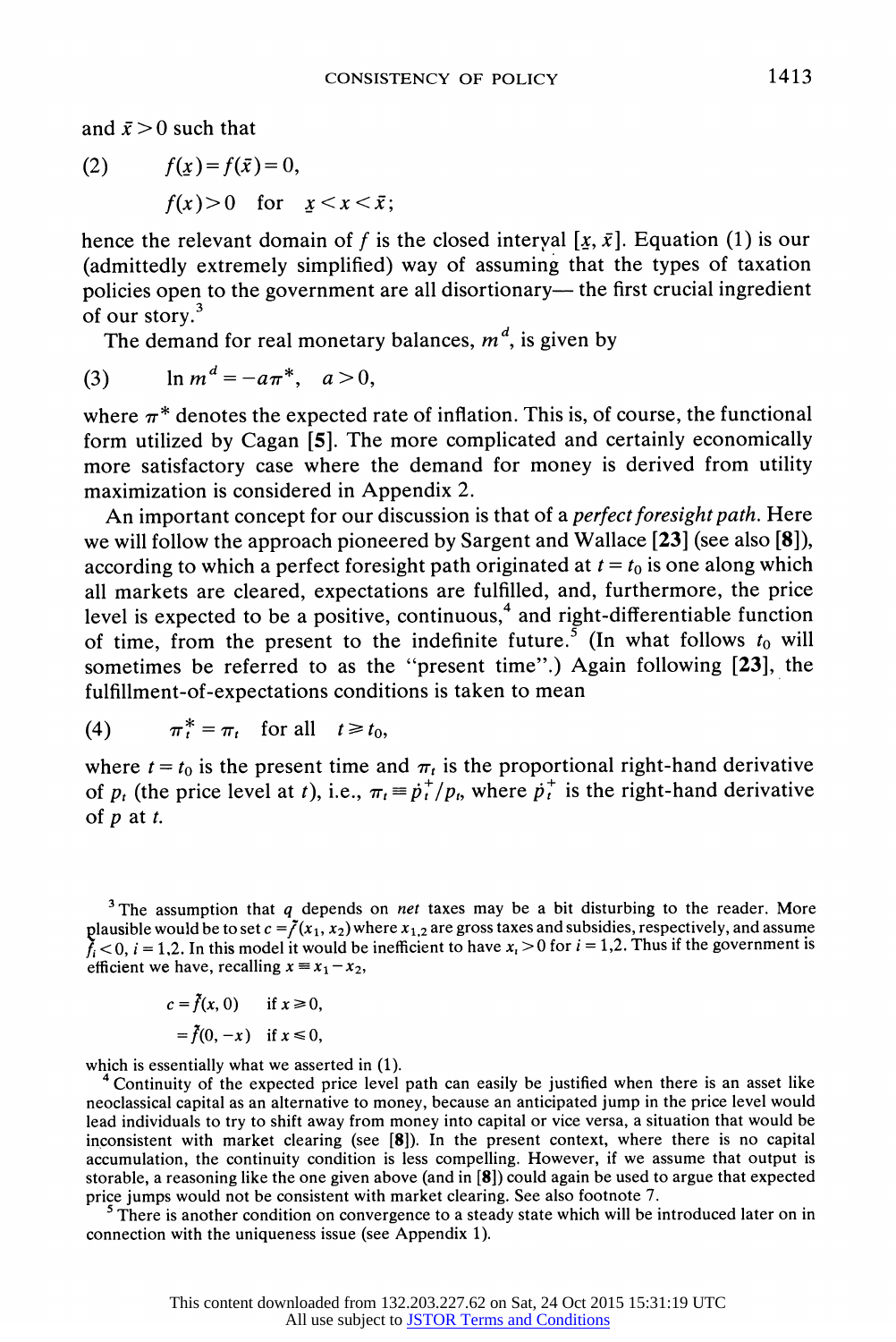**The market-clearing condition implies** 

(5) 
$$
m_t^d = \frac{M_t}{p_t} \equiv m_t, \text{ for all } t \geq t_0
$$

where  $M_t$  is the nominal stock of money at  $t$ .<sup>6</sup>

**An important characteristic of the above definition of perfect foresight-and one that the reader must firmly keep in mind to avoid being mystified by the**  ensuing developments—is that it puts no constraint on the *present* price level, i.e., on  $p_{\mu}$ , in relation to its past values, i.e., in relation to  $p_t$  for  $t \le t_0$ . Thus **although we constrained p to be continuous and right-differentiable for all**  $t \geq t_0$ **, we have imposed no regularity conditions like left-continuity or differentiability**  at  $t_0$ . Consequently,  $p$  could "take a jump" at  $t_0$  with respect to its past values. **Thus, under perfect foresight, the past behavior of the price level imposes no constraint on its equilibrium future values. See [23] for a clear and convincing exposition of this principle.** 

**We assume that government debt consists entirely of money, and we will examine paths where government consumption is identically equal to zero (see Section 4 where the implications of relaxing this assumption are briefly discussed). Under these assumptions we must have** 

(6) 
$$
M_t = M_{t_0} - \int_{t_0}^t p_v x_v dv
$$
,  $t \ge t_0$  (government's budget constraint).

By (2) it is natural to constrain  $x_v$  (all  $v \ge t_0$ ) to be in the interval [x,  $\bar{x}$ ]. For analytical convenience we will also constrain  $x<sub>n</sub>$  to be right-continuous and piece-wise continuous on the interval  $[t_0, \infty]$ . Therefore, since by definition, in a **perfect foresight path, p<sub>n</sub> is continuous for all**  $v \ge t_0$ **, it follows from (6) that in a perfect foresight path originated** at  $t = t_0 M_t$  is continuous and piece-wise differen*tiable for t*  $\ge t_0$ . The latter coupled with (3)–(5) implies that  $\pi_t$  is continuous for all  $t \geq t_0$  and, hence, that in a perfect foresight path originated at  $t = t_0$   $p_t$  is *continuously differentiable for all*  $t \geq t_0$ *.* 

**Since** 

$$
(7) \qquad \frac{\dot{M}_t}{p_t} \equiv \dot{m}_t + \pi_t m_t
$$

**and, by (3)-(6),** 

(8a) 
$$
\pi_t = -\frac{\ln m_t}{a}
$$
 (implied by clearing of the money market and  
self-fulfilling expectations),

(8b) 
$$
\frac{\dot{M}_t}{p_t} = -x_t
$$
 (implied by government's budget constraint),

**<sup>6</sup>The money market is the only one for which equilibrium will be required in the present section because it is the only one market for which supply and demand functions are going to be modelled (this is also the case in [7, 23]). In Appendix 2, however, the equilibrium condition will be imposed on both the money and the output market.**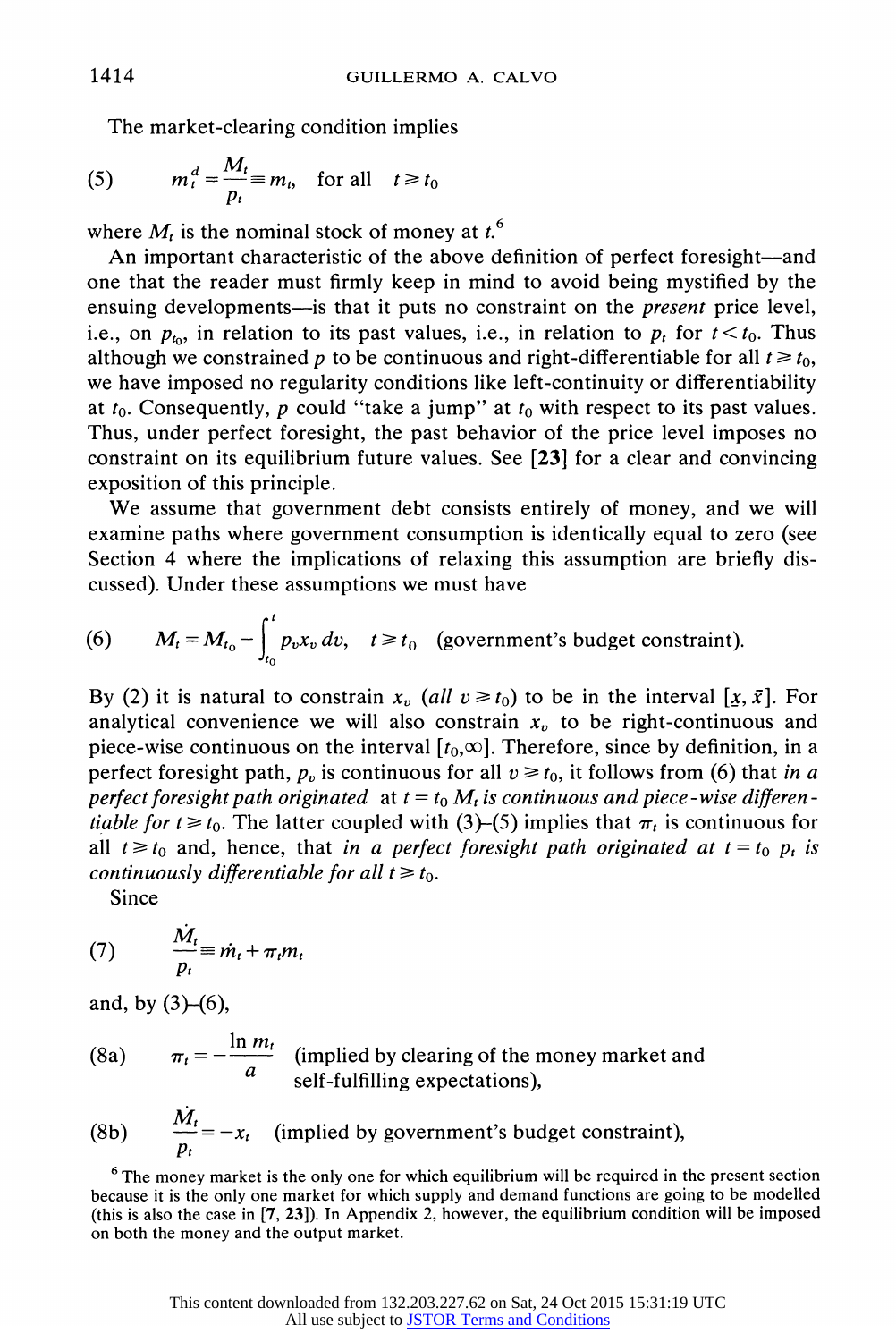we have that in a perfect foresight path originated at  $t = t_0$ 

$$
(9) \t x_t = \frac{m_t \ln m_t}{a} - \dot{m}_t
$$

at all points  $t \ge t_0$  such that  $x_t$  is continuous; thus (9) holds piece-wisely on the interval  $[t_0, \infty)$ . This, and the previous assumption on  $x_t$ , also shows that *along a* perfect foresight path originated at  $t = t_0$ ,  $\dot{m}_t$  is right-continuous and piece-wise *continuous on the interval*  $[t_0, \infty)$ .

**Suppose now that the government's objective function is given by** 

(10) 
$$
\int_{t_0}^{\infty} [u(c_t) + v(m_t)] e^{-\delta(t-t_0)} dt
$$

**(if the integral fails to converge, paths are ordered by Weiszacker's overtaking principle [26]). This is the type of objective function studied by Friedman [12, Ch. 1] and more recently by Phelps [17]. Separability is assumed in order to simplify the mathematical derivations but it is in no way essential for the central results. We also assume** 

(11a)  $u(c)$  and  $v(m)$  are defined on  $(0, \infty)$  and twice continuously differenti**able and strictly concave;** 

(11b) 
$$
\lim_{c \to 0} u(c) = \lim_{m \to 0} v(m) = -\infty;
$$

(11c) 
$$
u' > 0
$$
 for all  $c > 0$ , and there exists  $m = mF$  such that  $v'(mF) = 0$ .

Assumption (11a) is just a "regularity" condition that will simplify the mathematics; (11b) will serve the purpose of ruling out "corners" (i.e.,  $c = 0$  or  $m = 0$ ) along intervals of the optimal plan (as defined below). The assumption on  $u$  in (11c) is perfectly standard; the assumption on the existence of  $m<sup>F</sup>$ , on the other **hand, could be dispensed with but at the cost of not being able to define an optimum quantity of money (OQM). I decided to keep it given the importance that such a concept has in related issues of monetary theory (see [12]).** 

**Let us define** 

(12)  $h(x) = u(f(x))$ .

**By (1), (2), and (11)we have** 

- (13a)  $h(x)$  is defined on  $(x, \bar{x})$ , it is twice-continuously differentiable and strictly **concave;**
- (13b)  $\lim_{x \to x} h(x) = \lim_{x \to \bar{x}} h(x) = -\infty;$
- $h'(x) \ge 0$  as  $x \le 0$ .

**We are now prepared to analyze the problem of maximizing (10) along perfect foresight paths. In view of our previous discussion the latter is equivalent to**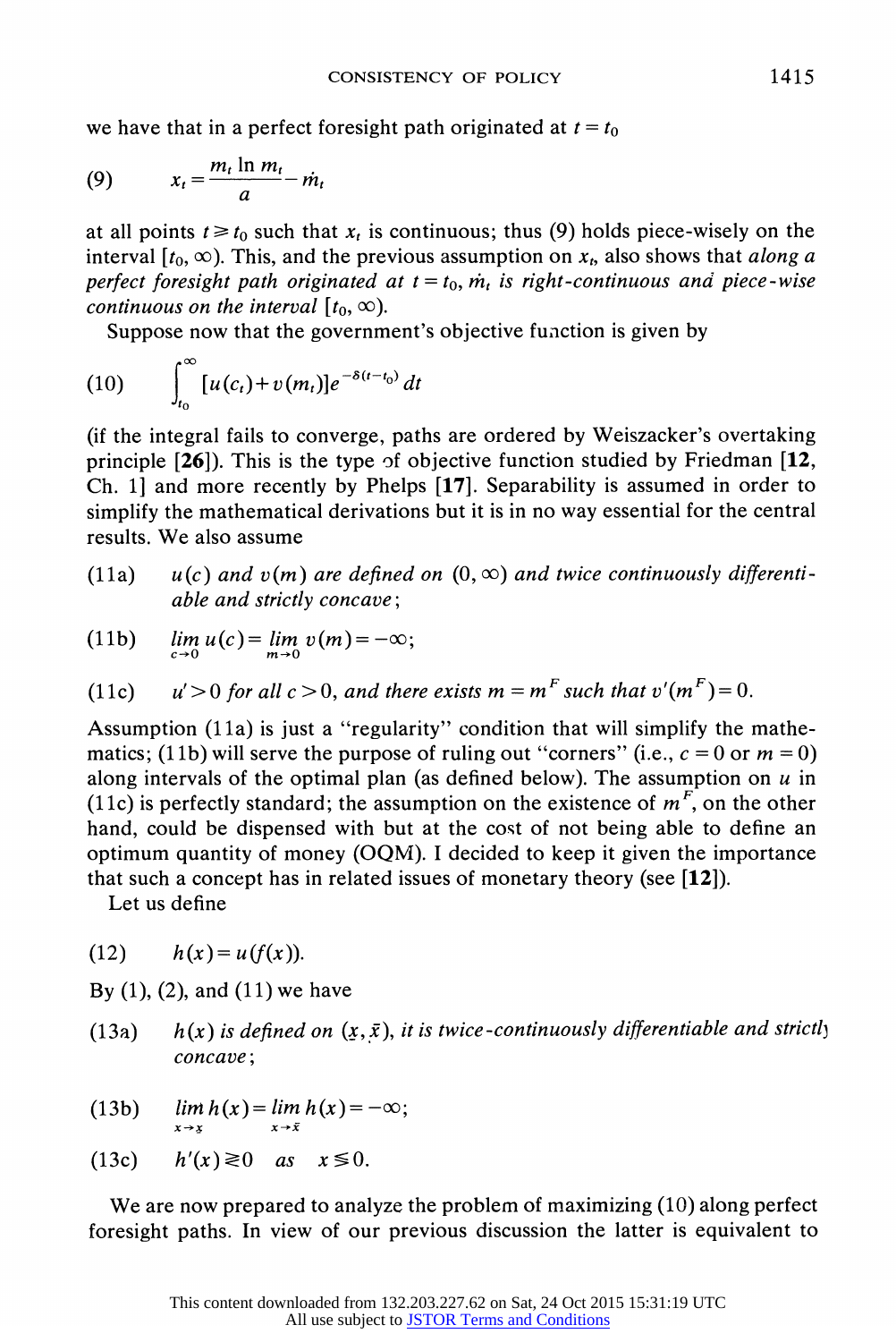maximizing (10) subject to (9) and  $x < x_t < \bar{x}$  for all t. Furthermore,  $m_{t_0}$  is free to take any value in the interval  $(0, \infty)$ —because  $p_{t_0}$  is free to take any positive **value;**  $m<sub>t</sub>$ , as shown before, is constrained to be continuous on  $[t<sub>0</sub>, \infty)$ , and  $\dot{m}<sub>t</sub>$  to **be piece-wise continuous over the same interval. Taking (9) and (12) into account, the government's problem can therefore be stated as follows:** 

(14) 
$$
\max_{\{m\}} \int_{t_0}^{\infty} \left[ h \left( \frac{m_t \ln m_t}{a} - \dot{m}_t \right) + v(m_t) \right] e^{-\delta (t-t_0)} dt
$$

**subject to** 

 $(15a)$   $0 \leq m_{\text{tot}}$ 

(15b)  $m_t$  continuous and  $\dot{m}_t$  right-continuous and piece-wise continuous on  $[t_0, \infty)$ ,

(15c) 
$$
\underline{x} < \frac{m_t \ln m_t}{a} - \dot{m}_t < \bar{x} \text{ at all points where } \dot{m} \text{ is defined.}
$$

**Sufficient conditions for existence and uniqueness of a solution are given in the Appendix. In what follows we will take existence and, to simplify the exposition,**  also uniqueness for granted; the optimal *m*-path when calculated at  $t_0$  is **indicated**  $m^*(t; t_0)$ ,  $t > t_0$ .

**The first question that we have to solve is whether the government has enough tools to generate the optimal m-path. Remember that in this model we are letting the price level be determined by "market forces", so the government cannot directly choose the values of m; it can only do so indirectly by operating**  through people's expectations. We will show in Appendix 1 that  $m^*(t; t_0)$  could **be generated by announcing the path of M which is associated with the optimal plan; the latter is easily calculated because along the optimal plan we should have** 

$$
(16) \qquad p_t = \frac{M_t}{m^*(t; t_0)};
$$

**thus, recalling (6)** 

(17) 
$$
M_t = M_{t_0} - \int_{t_0}^t \frac{M_v}{m^*(v; t_0)} x_v dv.
$$

**This formula can be used to calculate the associated M-path given the optimal x-path since, recalling (9), we have** 

(18) 
$$
x_t = \frac{m^*(t; t_0) \ln m^*(t; t_0)}{a} - m^*(t; t_0),
$$

for all  $t$  where  $\dot{m}^*$  is defined.

**We will now turn to the time-inconsistency issue. Formally we will say that**  there is time inconsistency if for some  $\theta > 0$  we have

$$
(19) \qquad m^*(t; t_0) \neq m^*(t; t_0 + \theta)
$$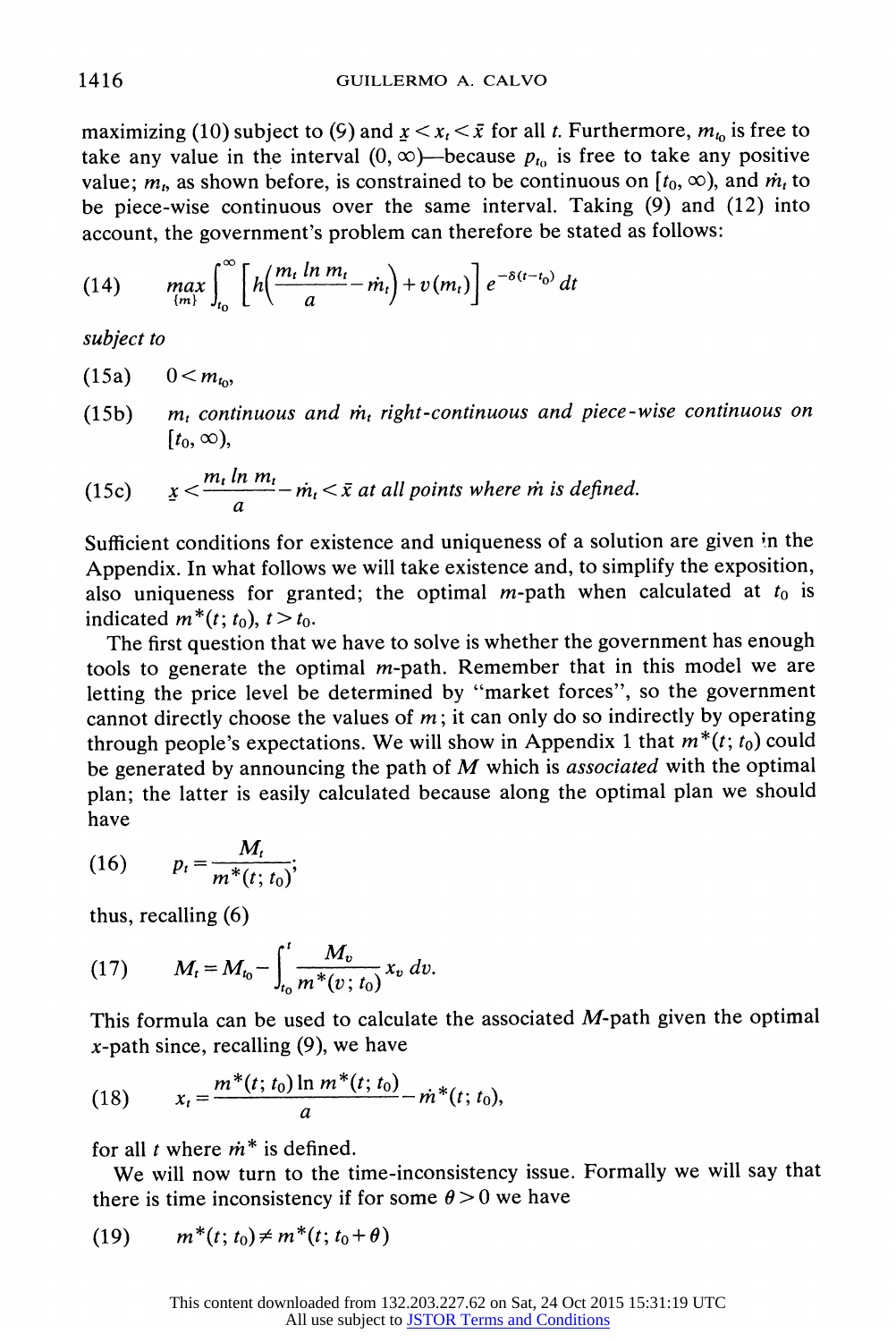for some  $t \geq t_0 + \theta$ . In other words, there is time inconsistency if the optimal value of *m* at  $t > t_0$  when calculated at time  $t_0$  is not optimal from the vantage **point of some future time (before t). The implications of time inconsistency for optimal monetary policy will be discussed in the next section.** 

Since the optimum problem at  $t_0$  is identical to the one faced at  $t_0 + \theta$  it is quite **clear from (19) that in order to rule out time inconsistency we must have** 

(20) 
$$
m^*(t; t_0) = \text{some constant};
$$

**we will now argue that it is very unlikely that (20) is satisfied. Without loss of**  generality, we will carry the discussion for the case  $t_0 = 0$ .

**Clearly, an optimal stationary policy is equivalent to the Golden Rule for this model and, recalling (14), should therefore maximize** 

(21) 
$$
h\left(\frac{m \ln m}{a}\right) + v(m).
$$

By (11) and (13) there is an interior solution (i.e., with  $0 \le m$ ), the first order **condition being** 

(22) 
$$
h'\left(\frac{m \ln m}{a}\right) \frac{1 + \ln m}{a} + v'(m) = 0.
$$

In order to rule out time inconsistency we must have  $m^*(t; 0) = \overline{m}$  where  $\overline{m}$  is some *m* maximizing (21). For if the latter does not hold it is clear that  $m^*(t; 0)$ **would not be constant as required by (20).** 

**We show in the Appendix that a necessary condition for an optimal policy at**   $t = 0$  is

$$
(23) \qquad h'(x_0)=0
$$

or, by  $(13c)$ ,  $x_0 = 0$  (i.e., zero taxes at time zero). For our present discussion it will be enough to prove (23) for *m* constant optimal policies since, as argued **above, those are the only candidates if time consistency is going to prevail.** 

By (18), if  $m_t \equiv \bar{m}$  then

(24) 
$$
x_t = \frac{\bar{m} \ln \bar{m}}{a} = \bar{x} \text{ for all } t.
$$

Suppose, contradicting (23),  $h'(\bar{x}) \neq 0$ . Consider a new path where

(25) 
$$
m_t = \overline{m} + A \left( 1 - \frac{t}{t_1} \right)^2, \quad 0 \le t < t_1,
$$

$$
= \overline{m}, \quad t \ge t_1,
$$

for some constant A and time  $t_1 > 0$ . Thus, for  $A > 0$ , for example, the new path **looks like the one in Figure 1.**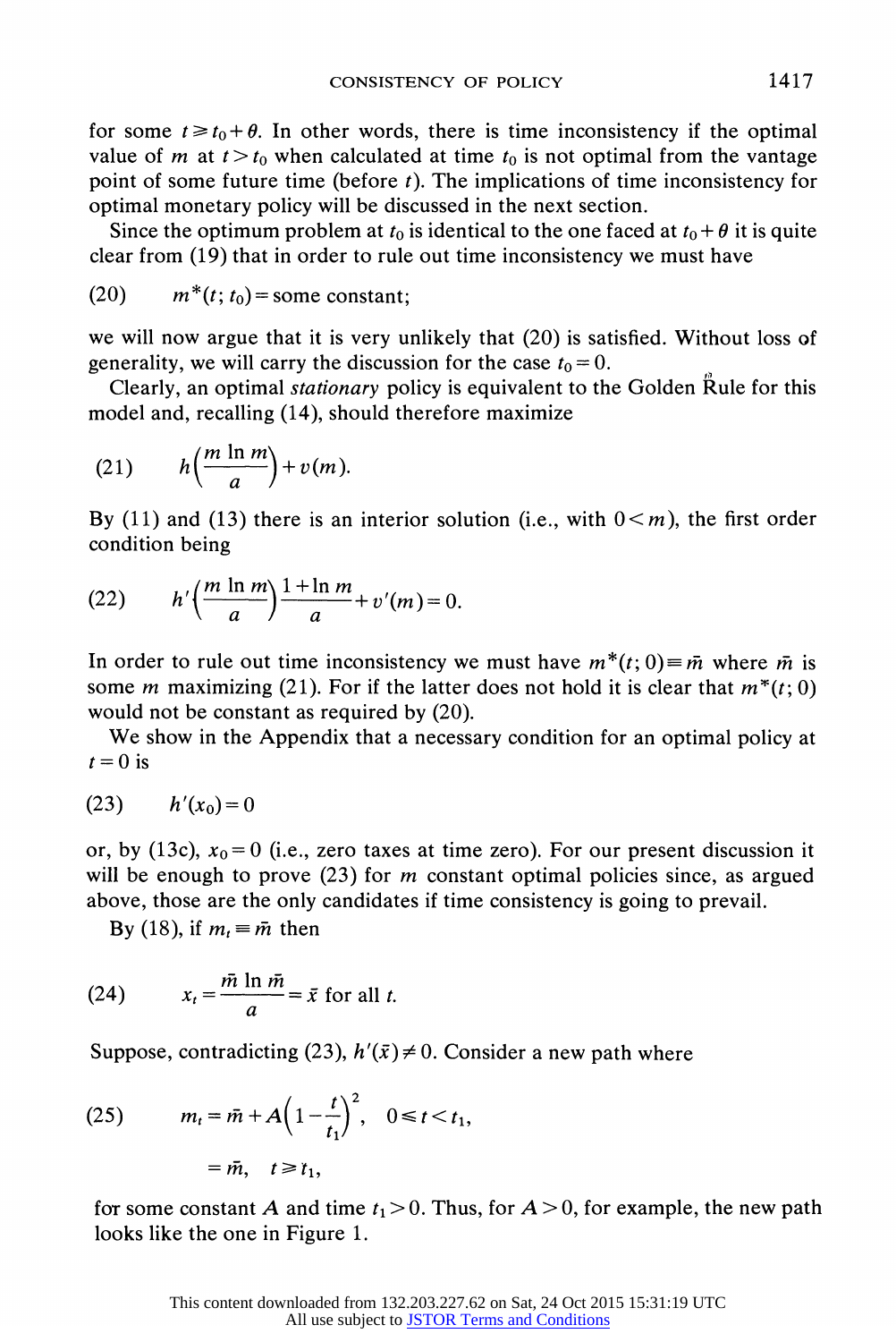

**FIGURE 1** 

Furthermore, by (9), its associated  $x_t$  satisfies

(26) 
$$
x_{t} = \frac{m_{t} \ln m_{t}}{a} + 2A \frac{t_{1} - t}{t_{1}^{2}}, \quad 0 \leq t < t_{1},
$$

$$
= \bar{x} \quad t \geq t_{1}.
$$

Hence, recalling (10), the difference between the government's utility at  $t = 0$ derived from the new path and the one having  $\dot{m}_t = \bar{m}$  for all t is

(27) 
$$
\int_0^{t_1} \left\{ h \left( \frac{m_t \ln m_t}{a} + 2A \frac{t_1 - t}{t_1^2} \right) + v(m_t) - h(\bar{x}) - v(\bar{m}) \right\} e^{-\delta t} dt.
$$

Differentiating (27) with respect to A at  $A = 0$  we get, recalling (25),

(28) 
$$
\int_0^{t_1} \left\{ \left[ h'(\bar{x}) \frac{1 + \ln \bar{m}}{a} + v'(\bar{m}) \right] \left( 1 - \frac{t}{t_1} \right)^2 + h'(\bar{x}) 2 \frac{t_1 - t}{t_1^2} \right\} e^{-\delta t} dt.
$$

As  $t_1$  goes to zero the integral of the first term inside the curly brackets in  $(28)$ times  $e^{-\delta t}$  converges to zero because  $(1 - (t/t_1))$  is a number between zero and **one. On the other hand** 

(29) 
$$
2\frac{h'(\bar{x})}{t_1^2}\int_0^{t_1}(t_1-t)\,e^{-\delta t}\,dt
$$

is seen to converge to  $h'(\bar{x})$  as  $t_1$  tends to zero by twice applying L'Hôpital rule. Hence, for sufficiently small  $t_1$ , (29) has the sign of  $h'(\bar{x})$  implying, therefore, that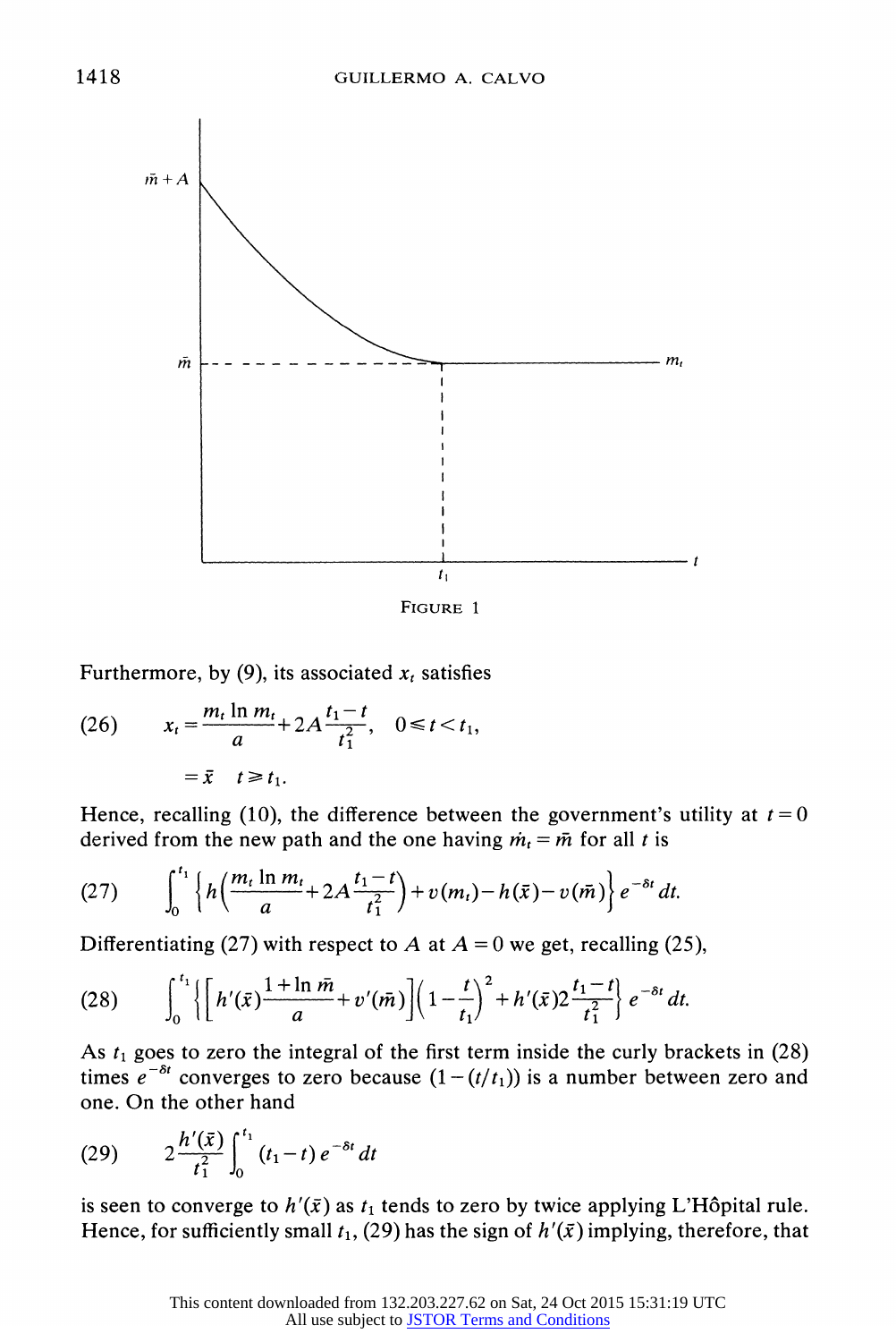**(27) can be made positive by setting A sufficiently close to zero and** 

$$
(30) \tA \gtrless 0 \t as \t h'(\bar{x}) \gtrless 0.
$$

In words, we have found that if  $h'(\bar{x}) \neq 0$  it is possible to increase the government's *utility by increasing (decreasing)*  $m_0$  *over m if h'(* $\bar{x}$ *)* > 0(>0), i.e., recalling (13c) if  $\bar{x} < 0$ ( $> 0$ ). Consequently, if a Golden Rule path were to be optimal we should have  $h'(\bar{x})=0$  or, equivalently,  $\bar{x}=0$ . This proves (23) for optimal stationary **paths.** 

**In view of the above discussion and combining (22) and (23), we can then conclude that a necessary condition for an optimal policy to be time consistent is that**  $m_t = \overline{m}$  for all t and

$$
(31a) \t\t \bar{x}=0,
$$

 $(31b)$   $v'(\bar{m})=0.$ 

But, by (9), (31a) requires  $\ln \overline{m} = 0$  and hence  $\overline{m} = 1$ . Then the fulfillment of (31) **is dependent upon** 

(32)  $v'(1)=0$  (or, recalling (11c),  $m^F = 1$ ),

**a condition that cannot be derived from the assumptions of the model. We can then assert that optimal policies will not generally be time consistent-the**  exception possibly being when  $v'(1) = 0$ , i.e.,  $m<sup>F</sup> = 1$ .

**Equation (3 lb) has a strong resemblance to the OQM full-liquidity condition, except that in the standard analysis (see [12, Ch. 1]) the government maximizes the utility of the representative individual and here we have made no reference to the latter. With that caveat in mind, however, the value of m satisfying (31b) may still be called the OQM because it gives the satiation level of real monetary balances as seen by the government. In these terms, our results can be stated in the following suggestive manner; A time-consistent optimal policy should generate the OQM and be associated with zero distortionary taxes and/or subsidies at every point in time. The problem in the present economy arises because the two conditions cannot in general be simultaneously fulfilled: the OQM requires in general imposition of distortionary taxes or subsidies.** 

**To summarize, we have argued (a complete proof is in Appendix 1) that it is optimal to set taxes equal to zero at the beginning of the plan given that taxes (or subsidies) reduce output, and that one is free to choose the initial condition for real monetary balances. The latter is a direct consequence of the important fact that in perfect foresight paths, as here defined, the "present" price level is free to take a jump with respect to its past values, and that this can only happen at the beginning of the plan because the future expected path of prices is constrained to be continuous, or to put it in an economically more meaningful way, because after the future economic policy is announced today our rational individuals will realize that future price jumps will be inconsistent with market clearing (recall footnote 4) and would, therefore, not expect them. Thus at the start of a plan, the government has, so to say, one degree of freedom that is lost for future**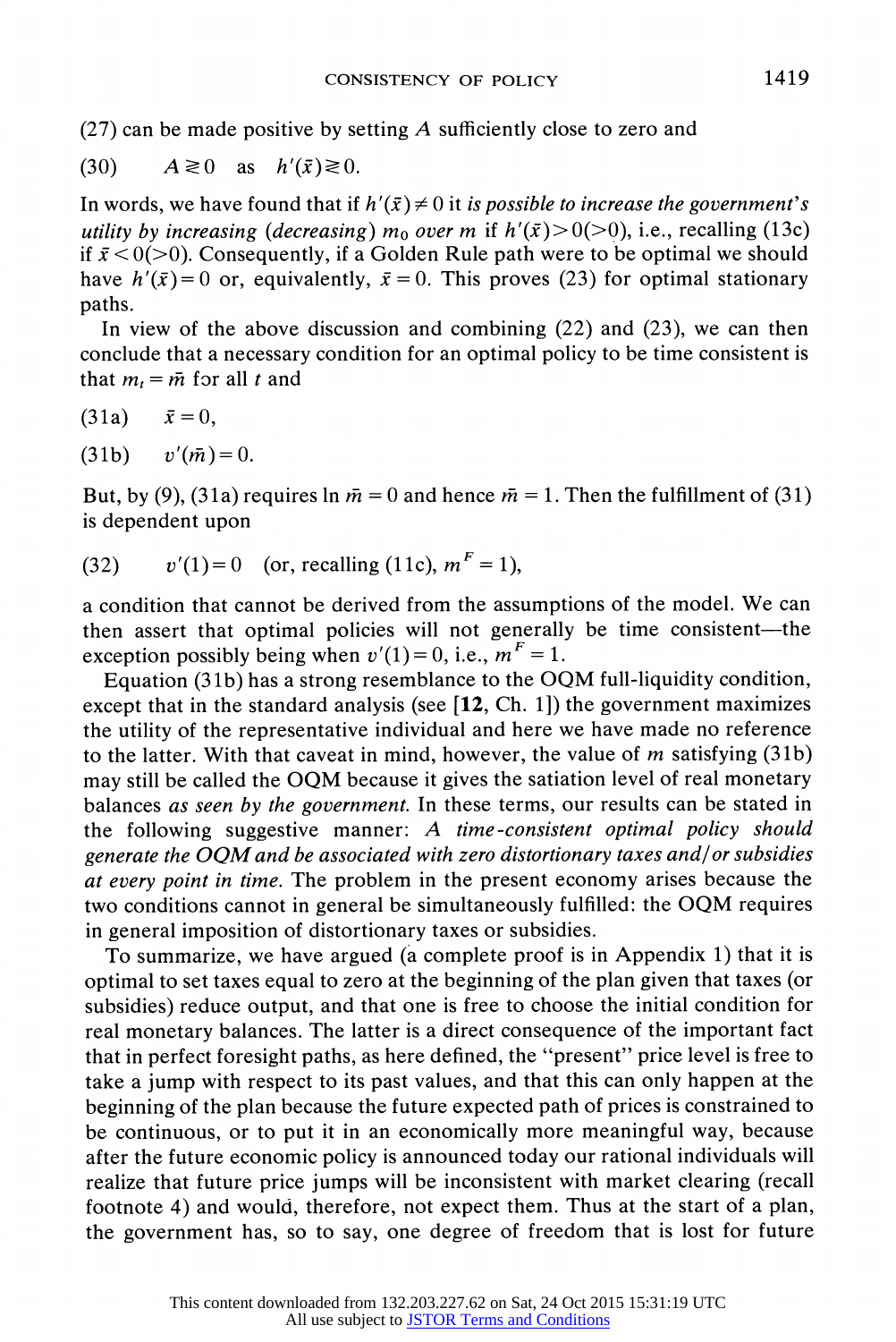**points in time (when seen from the present time) due to the nature of perfect foresight expectations. When the future arrives, however, expectations of the (then) present held in the (then) past lose all their relevance. The government can therefore recover the lost degree of freedom when replanning in the future. As a consequence if future plans are going to be consistent with that in the present, optimal taxes should be zero at all points in time, and thus, by (6) nominal money supply should also remain constant over time; but, as shown by (31) and (32), such a plan would be "dominated" by another where taxes are constant over time and different from zero except, perhaps, in the special case**  where the OQM is attained at a specific value  $(= 1 \text{ in our model})^7$ 

**On the other hand, if, contrary to our assumptions, it is possible to resort to lump sum (nondistortionary) taxation (as in [12, Ch. 1]), the optimal policy at to**  would clearly be to generate the OQM for all  $t \geq t_0$  because fiscal policy could be **arranged in such a way that c is always at its maximum level; hence inconsistency would not arise.** 

## **2. DISCUSSION OF THE RESULTS AND OF SOME SOLUTIONS TO THE TIME INCONSISTENCY DILEMMA**

With perfect foresight—or more generally with rational expectations—expec**tations are formed on the basis of the structure of the economy and information about the government's intended policy. Thus, at any time t an opportunistic planner could try to deceive people so as to induce them to, for instance, hold the OQM and produce the maximum output at t. But such a strategy is probably worthless after individuals learn the trick because it would not be rational for them to trust what the government says. The time inconsistency of optimal policy disclosed in the previous section also implies that the planner will change the announced policy in the future and, hence, run into the same kind of difficulties indicated above. The reasons, however, are more subtle. The concept**  of optimality at time  $t_0$  that is defined in Section 2 requires that the optimal policy at  $t_0$  maximize government's utility under the assumption that *there is no* **cheating whatsoever. In fact, from a formal point of view this optimality concept is identical to the one discussed by, for example, Arrow and Kurz [1, Ch. 5-8] who did not encounter any case of time inconsistency.** 

**Time inconsistency is in our model due to (a) the nature of the demand for money and (b) the fact that its creation implies in general the use of distortionary taxation. The first element enters the picture because the amount of real monetary balances that people are willing to hold today, say, depends on the rate of inflation between today and tomorrow, but the balances held tomorrow are not; they are only a function of the rate of inflation between tomorrow and the** 

**<sup>7</sup> Lucas (unpublished notes) has proven essentially the same result in the context of a discrete-time finite-horizon version of this model, which indicates that one could considerably relax the continuity condition discussed in footnote 4 and still be able to show time inconsistency. Another discrete-time example is given in [7].**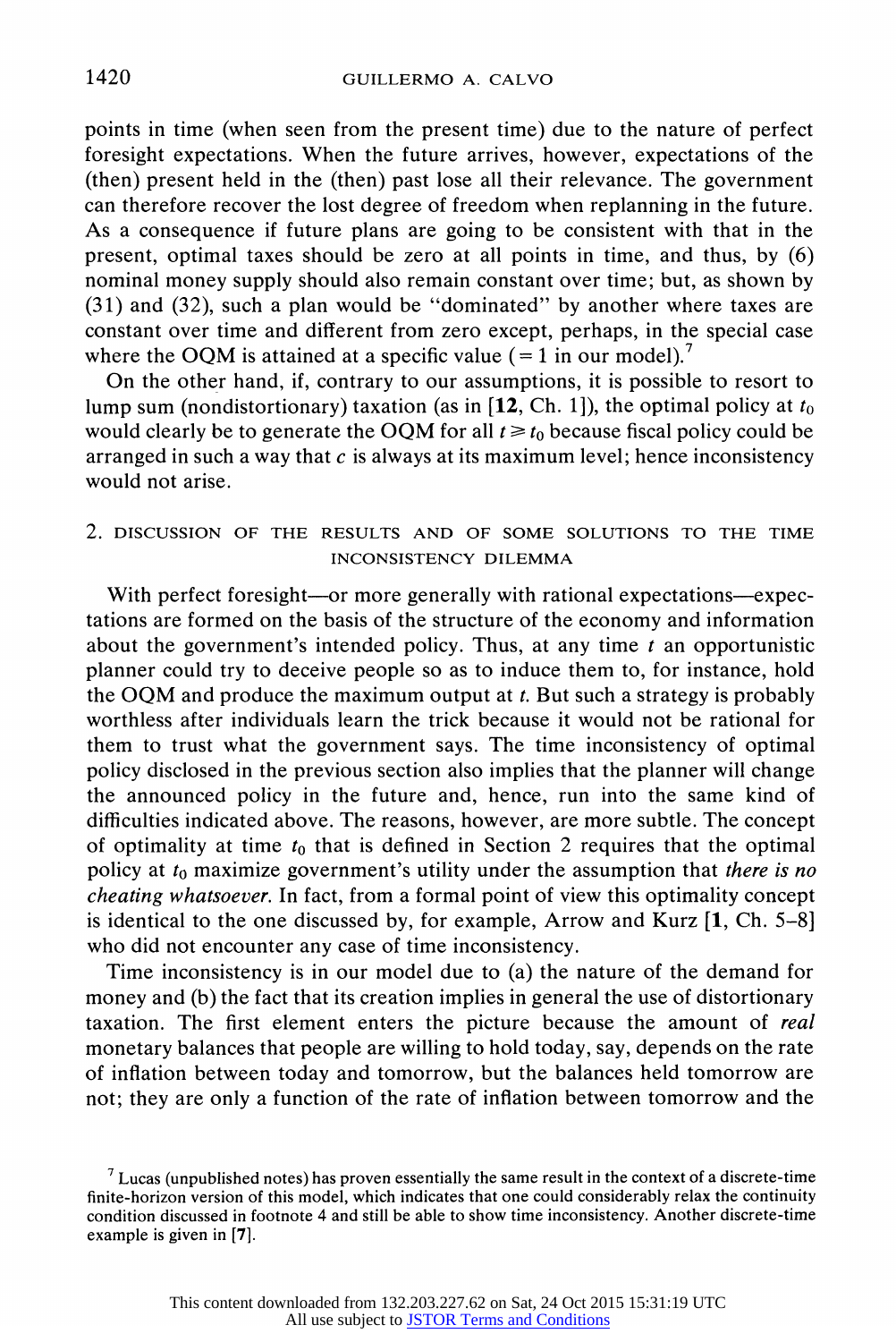**ensuing day. Notice that this would not be so if we were talking of capital instead of money because its (real) quantity at to, say, would be determined by decisions taken in the past.8** 

**Consequently, continuing with the discrete-time story, from the vantage point of today changes in the expected price level of tomorrow in relation to today's will affect the real stock of money today and will, therefore, have to be taken into account by an optimizing government; when tomorrow arrives, however, those changes are irrelevant. This opens the door for time inconsistency. But it is not sufficient for it, because we have also shown that no time inconsistency would arise (in our model) if it is possible to lump-sum tax or subsidize (this' highlights the essentiality of point (b) above).** 

**Readers familiar with Bellman's Optimality Principle (see [1, Ch. 2]) would**  probably not be entirely convinced by the above remarks.<sup>9</sup> For if a planner with unchanging tastes and full information has any reason to depart at time  $t_0$ +  $h, h > 0$ , from a plan that looked optimal at  $t<sub>0</sub>$ , then it would seem to follow that the plan could not have been optimal at time  $t_0$  either, given that maximizing a sum from  $t_0$  to  $+\infty$  requires that the plan also maximizes the sum from  $t_0+h$  to  $+\infty$ . This is, of course, impeccable reasoning *if the constraints facing the planner* at time t<sub>0</sub> are the same as those at time  $t_0 + h$ ; but such is not the case, because in a world of rational expectations the planner at  $t_0$  who discloses the nature of his plan can only consider surprise-free paths on the interval  $[t_0, \infty)$ ; the same **planner at**  $t_0 + h$  **is again constrained to surprise-free plans on**  $[t_0 + h, \infty)$  **but he is in no way bound to only choose among those plans that would be considered**  surprise-free (or fully anticipated) when coupled with the history from  $t_0$  to  $t_0 + h$ , and seen from the standpoint of time  $t_0$ . Time inconsistency arises because **it is optimal to exploit that element of surprise, and the latter, by the very nature of the rationality hypothesis, cannot be planned in advance.** 

**Time inconsistency of optimal policy in a rational world has devastating implications: it devoids the optimum problem studied in Section 2 of any meaning whatsoever because rational individuals realize that it will be optimal for the government in the future to modify the policies which are optimal from the standpoint of today. As a consequence, any proposal for solving that problem must entail a revision of the government's objectives or a constraint on the set of feasible policies. Here we will discuss the second type of alternative. The former alternative is explored in the next section. However, before getting into that we wish to clarify a question related to point (ii) mentioned in the introduction-namely, does time inconsistency arise because the government does not maximize the utility of the representative individual?** 

**A negative answer to the question will be given in Appendix 2 where we show that time inconsistency is also generally true in a world of identical and infinitely-**

**<sup>8</sup>This argument carries over to the case of heterogeneous capital as long as the planner's utility depends on the stock of each one of them, and not on some arbitrary aggregate.** 

**<sup>9</sup> I am very thankful to my friend and colleague Ronald Findlay for extremely helpful discussions on this topic.**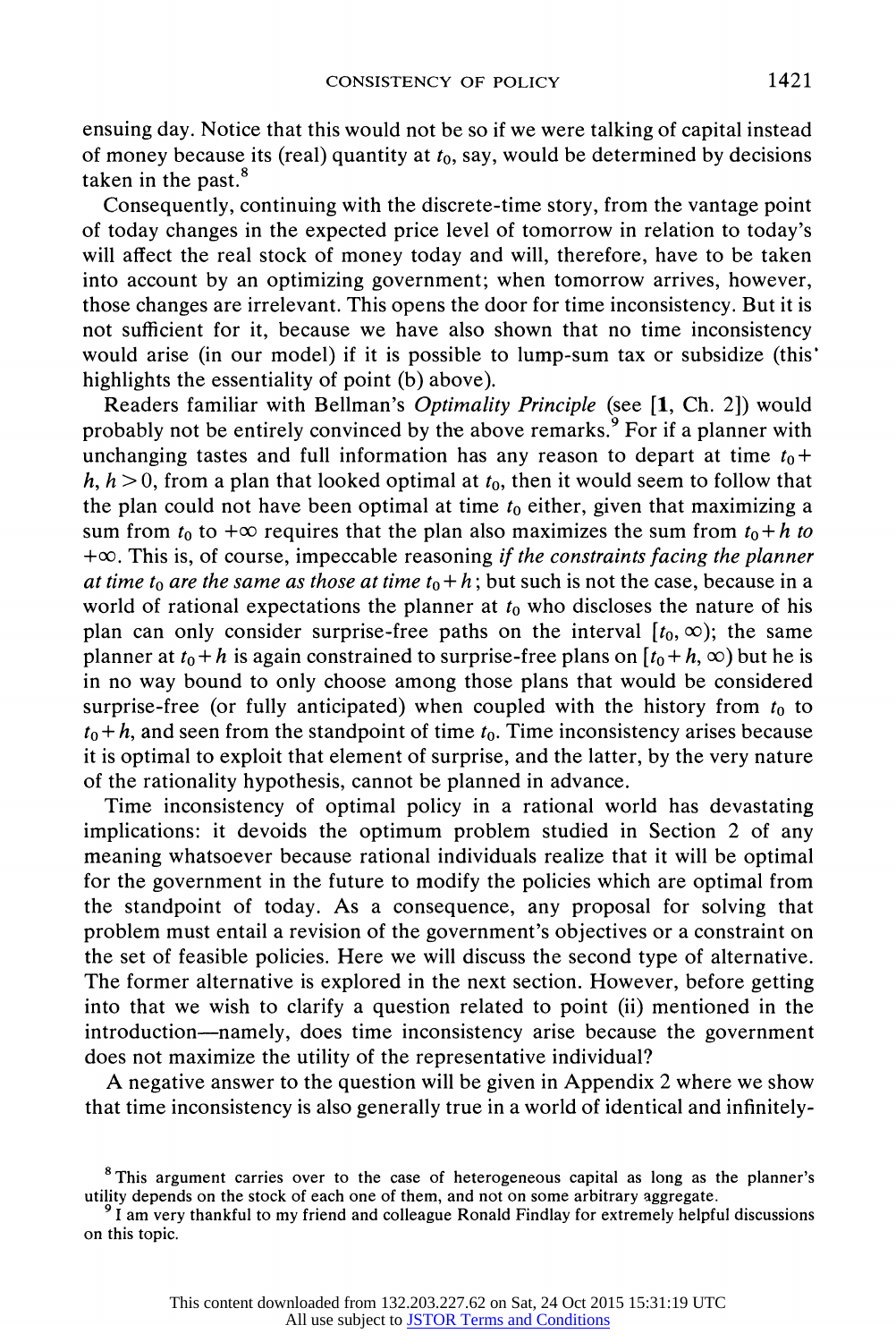**lived individuals or families with utility function** 

(33) 
$$
\int_{t_0}^{\infty} [u(c_t) + v(m_t)] e^{-\delta (t-t_0)} dt
$$

**and where the demand for money and consumption at every point in time are derived from utility maximization under perfect foresight. This will leave no doubt, we hope, that time inconsistency is not necessarily a consequence of a disharmony between public and private interests or of the Samuelson-Diamond imperfections that may arise when individuals have a finite life (see [24, 10]).** 

**Let us now turn to consider some possible solutions to the time-inconsistency dilemma. It is clear that no inconsistency arises if the government optimizes at to,**  say, and abides by the dictates of that policy for all  $t \geq t_0$ ; so one possible proposal could be constraining the government to do just that for a given  $t_0$ . The determination of  $t_0$ , however, does not appear to be a trivial matter. Notice that all planners after  $t_0$  would be forced to non-optimize even when it is, in principle, **feasible for them to revise the value of to. In a realistic situation, of course, such revisions will breed distrust on the part of the private sector and might, hence, be counter-productive. But since that can only be determined after more is known about the individuals' response to those policy changes, the expedient of setting a fixed date for optimization appears at best to be incomplete.** 

**Auernheimer [2] suggested setting up a rule by which money supply is adjusted so as to prevent the present price level from jumping with respect to its past values, which obviously solves the time-inconsistency problem. However, although in Auernheimer's model such a rule could possibly be argued to be the one "an honest government" (his words) would like to pursue, its moral appeal is greatly diminished in the present context because, as pointed out above, we encounter time inconsistency even when the government attempts to maximize the welfare of the representative individual, that is to say, in a context where there is not a shade of malevolence or dishonesty at play. Consequently, this suggestion is subject to the same criticisms of the previous criterion since, in the absence of a moral argument, Auernheimer's solution is essentially the same as the latter.** 

**Another solution which is consistent with much of the literature on the maximization of revenue from money creation (see Friedman [11], Marty [16]) is the Golden Rule-i.e., the maximization of steady-state utility. This solution will certainly work in the simple model of the previous Section but it is meaningless in more realistic settings where due to the presence of "state variables" (e.g., different types of durable capital) the economy is simply not at a steady state.** 

**Finally there is the Phelps-Pollak solution to time inconsistency (Phelps and Pollak [19], Phelps [18]) in which, roughly speaking, the present government maximizes discounted utility taking as given the policies of future governments. However, although time inconsistency is avoided by construction it has the serious drawback that solutions are in general Pareto inefficient, uniqueness**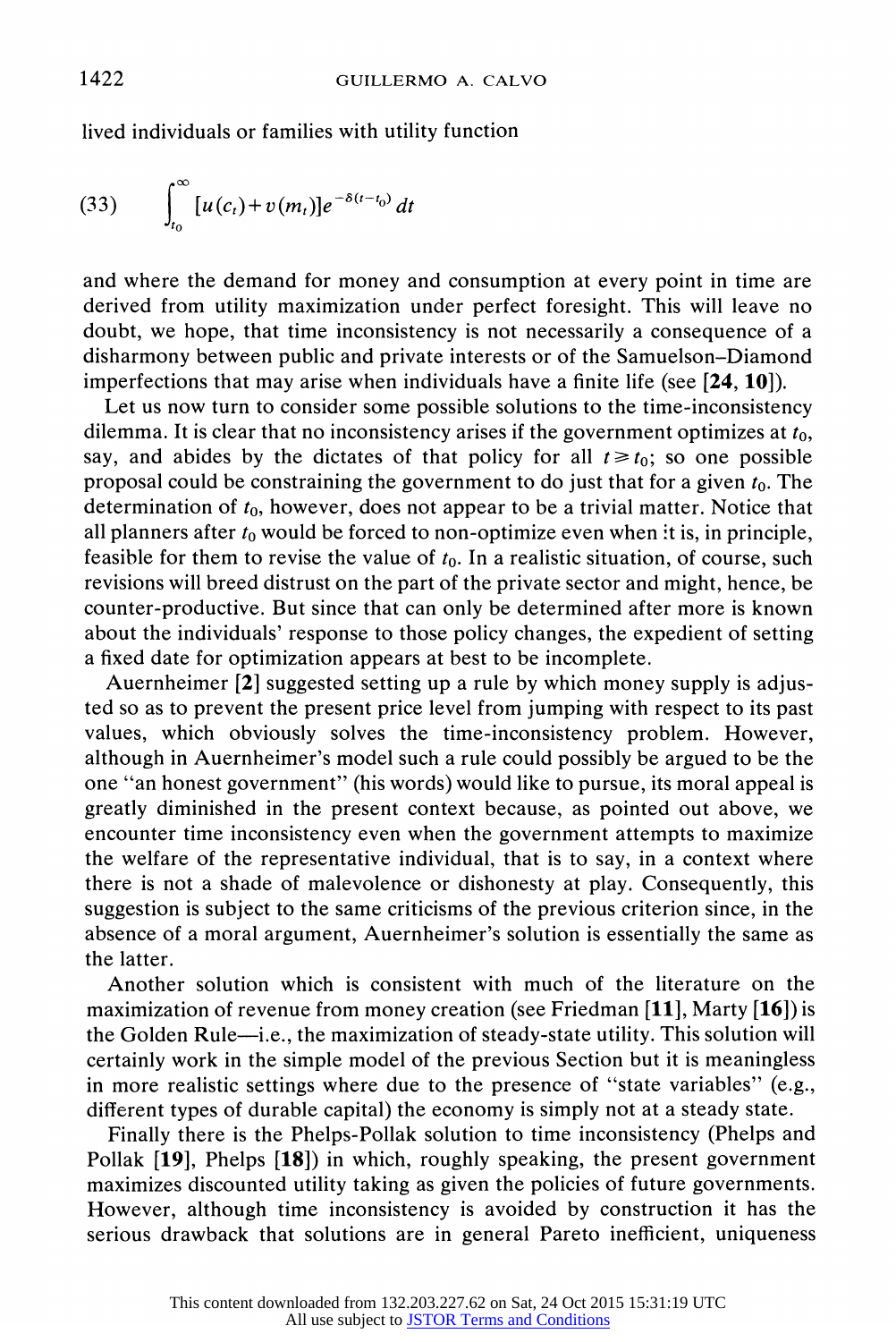**cannot be easily ensured,'0 and, rather disturbingly, there may be two solutions where one is strictly Pareto superior to the other (i.e., every government would be better off in one of them compared to the other; see Phelps [18]).** 

### **4. CLOSING REMARKS**

**1. The model studied in this paper can be enriched and modified in several directions without changing the central time inconsistency results. This is so, in particular, if we allow for positive government consumption. As a matter of fact, one can show that if the latter enters into the government's objective function, and income affects the demand for money, time inconsistency could arise even when money supply is constrained to be constant over time.** 

**2. In the model of Section 2, time consistency would prevail, however, if instead of (10) we postulated the government's utility to be** 

(34) 
$$
\inf_{t \geq t_0} \{u(c_t) + v(m_t)\}.
$$

**One can easily show that the Golden Rule of the model in Section 2 maximizes (34) (but also that many other paths do). The objective function given by (34) bears a strong resemblance with the maximum principle (see [9, 19, 20, 22]) and it would be consistent with it if, for instance,**  $u(c_t) + v(m_t)$  **could be thought of as the utility of generation t (or of government t). It remains to be investigated, however, whether an objective function like (34) or, more generally, the maximin principle leads to time consistent optimal policies in more realistic cases.** 

**3. Although our discussion has centered around economies where individuals are rational, the reader should not be led to conclude that these types of difficulties are inherent in only those cases. To be sure, any economy where individuals are sensitive to the announcement of future policies has, in principle, the seeds of time inconsistency. As an example, consider the case where the**  demand for money is a function of  $\mu_{t_0+1}$ . At  $t_0+1$  the optimal policy would again expansion of money supply at  $t + 1 \equiv \mu_{t+1}$ . Assuming, as in Section 2, that **money issuance (absorption) is distortionary, it is clear that if a monetary policy maximizes** (10) it will have  $\mu_t = 0$  for  $t_0 \le t \le t_0 + 1$  since the latter maximizes **output in that interval and has no effect on the demand for money (given that the**  demand for money is a function of  $\mu_{t_0+1}$ . At  $t_0+1$  the optimal policy would again call for setting  $\mu_t = 0$ , for  $t_0 + 1 \le t < t_0 + 2$ , and so on. Thus, if there is a timeconsistent policy it should have  $\mu_t = 0$  for all t. But, in the same fashion of

**<sup>10</sup> In the model of Section 2, for instance, one can show that every steady state is a Phelps-Pollak solution. However, see [7, 15] for an example where the solutions are unique. In order to realize how inefficient this type of solution could be, the reader is referred to [7] where it is shown that in a context where the government's objective is to maximize the revenue from money creation, Phelps-Pollak solution calls for setting the rate of expansion of the money supply at its maximum feasible level.**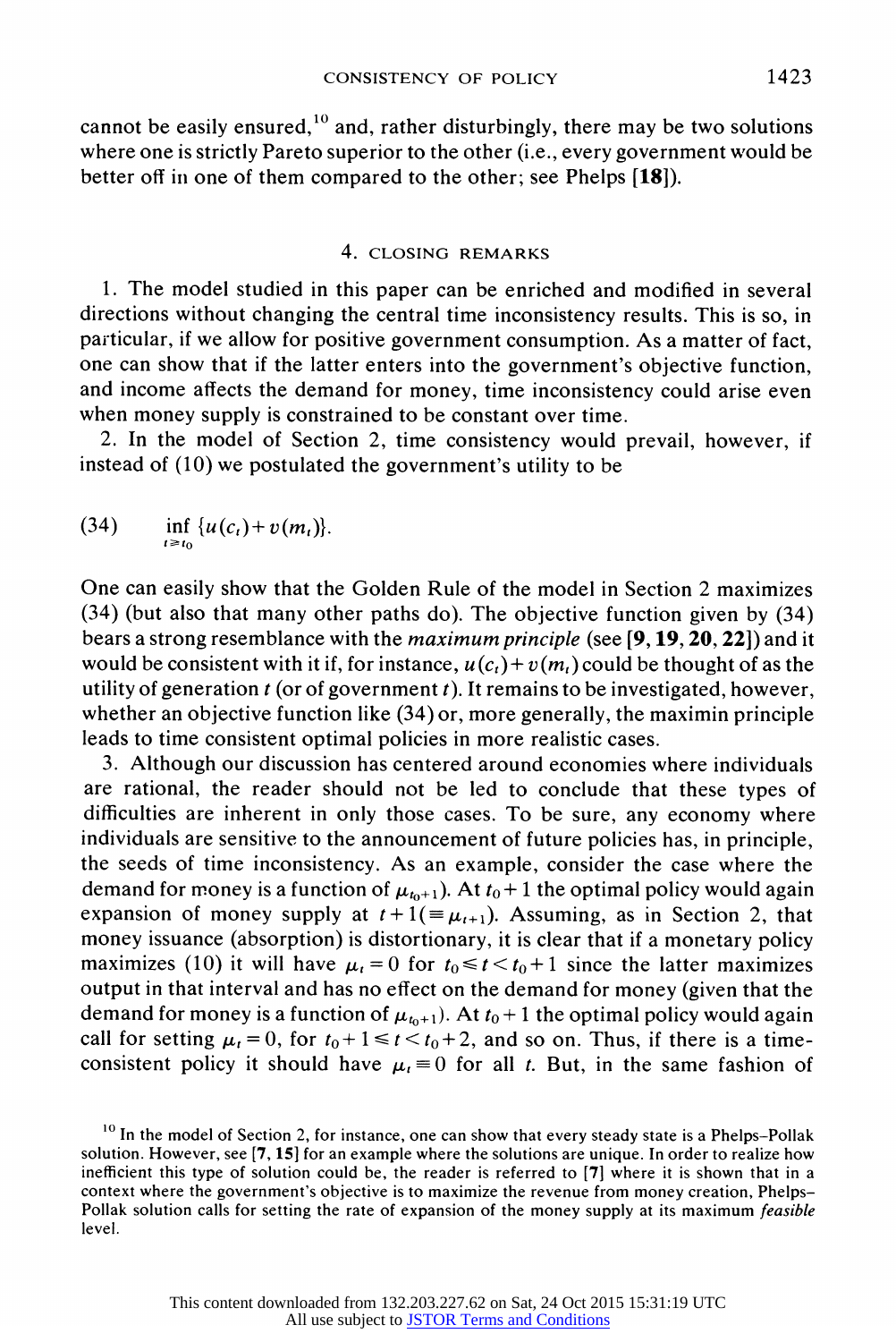Section 2, one can show that, except in one exceptional case, the  $\mu_i = 0$  policy will be dominated by another one where  $\mu_t \equiv$  a nonzero constant.

**Columbia University** 

**Manuscript received October, 1976; final revision received November 1977.** 

### **APPENDIX 1**

By (14), the Hamiltonian of the maximum problem stated in Section 2 when  $t_0 = 0$  is

(A1) 
$$
H = h\left(\frac{m_t \ln m_t}{a} - \dot{m}_t\right) + v(m_t) + \lambda_t \dot{m}_t, \quad t \ge 0,
$$

where  $\lambda$  is the costate variable of m. (From here on time subscripts will be deleted unless they are **strictly necessary.) Maximization of H with respect to tm yields** 

 $h'(x) = \lambda$ ;

**thus, given (13), (A2) has a unique solution and we can set** 

(A3) 
$$
x = \tilde{x}(\lambda), \quad \tilde{x}'(\lambda) < 0, \quad \tilde{x}(0) = 0.
$$

**Let us define** 

 $(A.4)$   $\bar{H} = \max \{H : m \text{ any number}\};$ 

**then** 

(A.5) 
$$
\bar{H} = h(\tilde{x}(\lambda)) + v(m) + \lambda \left[ \frac{m \ln m}{a} - \tilde{x}(\lambda) \right]
$$

**and hence** 

$$
(A.6) \qquad \frac{\partial^2 \vec{H}}{\partial m^2} = v''(m) + \lambda \frac{1}{am}
$$

which is negative if  $\lambda \leq 0$ . This fact will be instrumental below for proving existence and uniqueness. **Applying the techniques of optimal control (see, e.g., Arrow and Kurz [1]) we get** 

$$
(A.7) \qquad \lambda = -v'(m) - \lambda \left[ \frac{1 + \ln m}{a} - \delta \right].
$$

**Also, by (9) and (A3),** 

**(A.8) mmlnm a** 

**(A.7 and 8) must be satisfied in an optimal solution; their phase diagram is depicted in Figure 2 under**  the assumption that  $(1/a) > \delta > 0$  and the OQM m (indicated by  $m^F$ ) is larger than one. By (8a), the latter is equivalent to saying that the rate of inflation associated with the OQM is negative. Furthermore, we have assumed that there is a steady state like  $(\hat{\lambda}, \hat{m})$  in the diagram. A sufficient condition for the latter-given all previous assumptions-can be shown to be

$$
(A.9) \t f\left(\frac{m^F \ln m^F}{a}\right) > 0,
$$

which simply says that it is feasible to generate the  $OQM<sup>11</sup>$  Since  $m<sub>0</sub>$  is free to take any nonnegative

<sup>11</sup> The point m in Figure 2 indicates the value of m such that  $1 + \ln m = a\delta$ ; since we made the **realistic assumption that**  $a\delta < 1$  **it follows that**  $m < 1$ **.**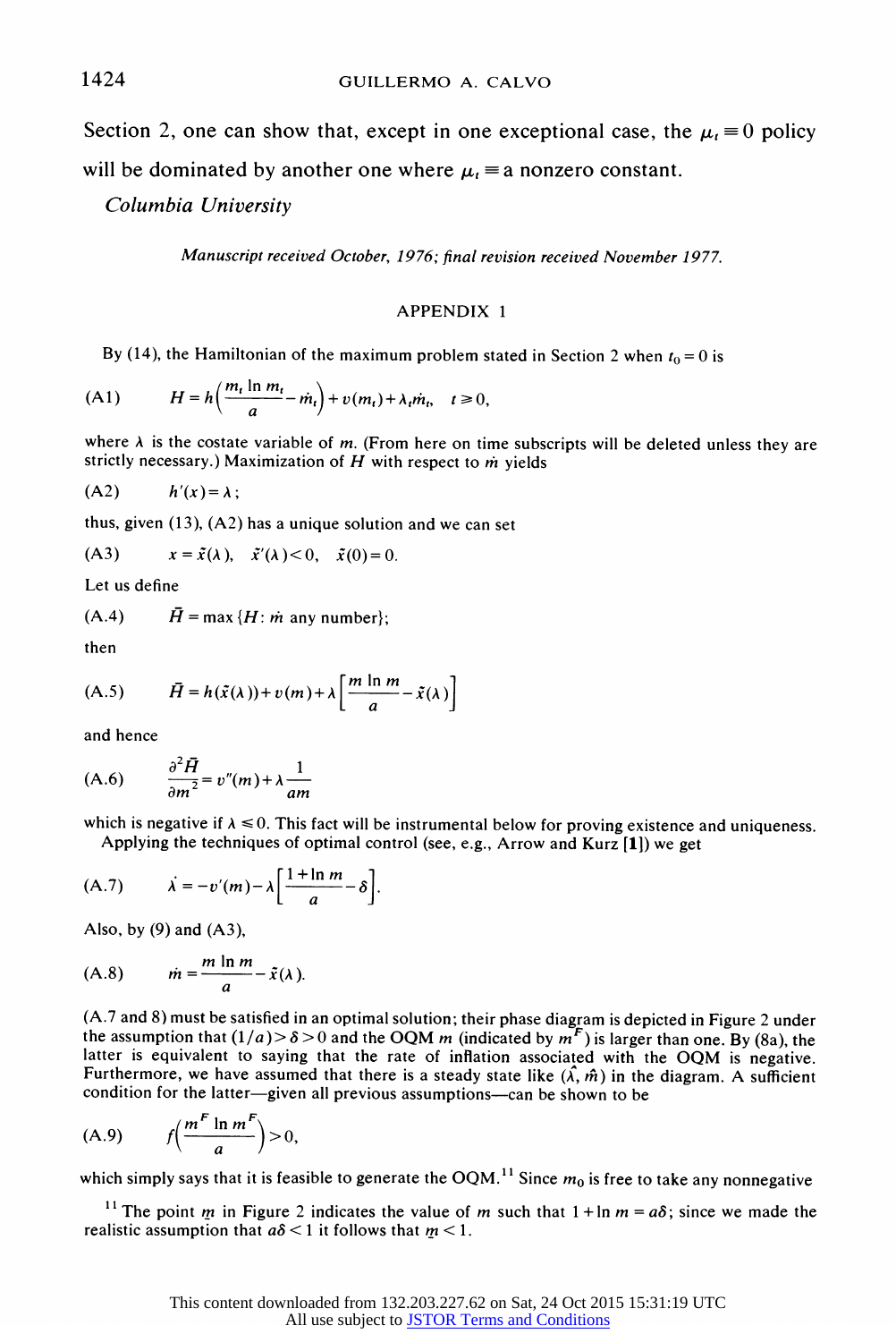value and by (11b)  $m_0 = 0$  could not be optimal, the following transversality condition at the origin **must hold:** 

 $(A.10) \quad A_0 = 0.$ 

**Thus (23) follows immediately from (A.2) and (A. 10).** 

The path starting at  $m_0^*$  in Figure 2 and converging to  $(\hat{\lambda}, \hat{m})$  satisfies all the above necessary **conditions and also** 



Hence, since on that path  $\lambda_t \le 0$  for all t, then (A.6) holds for all t which allows us to apply the **sufficiency theorem for optimal controls (see Kamien and Schwartz [14]) for proving that such a path**  is in fact optimal at  $t = 0$ . The strict concavity of  $\overline{H}$  with respect to *m* for  $\lambda \le 0$  ensures uniqueness. **Notice that by (A.3), (A.10), and Figure 2, optimal x starts at zero and monotonically approaches** 

 $x(\hat{\lambda})>0$ . Thus along the optimal plan both m and x are monotonically increasing functions of time.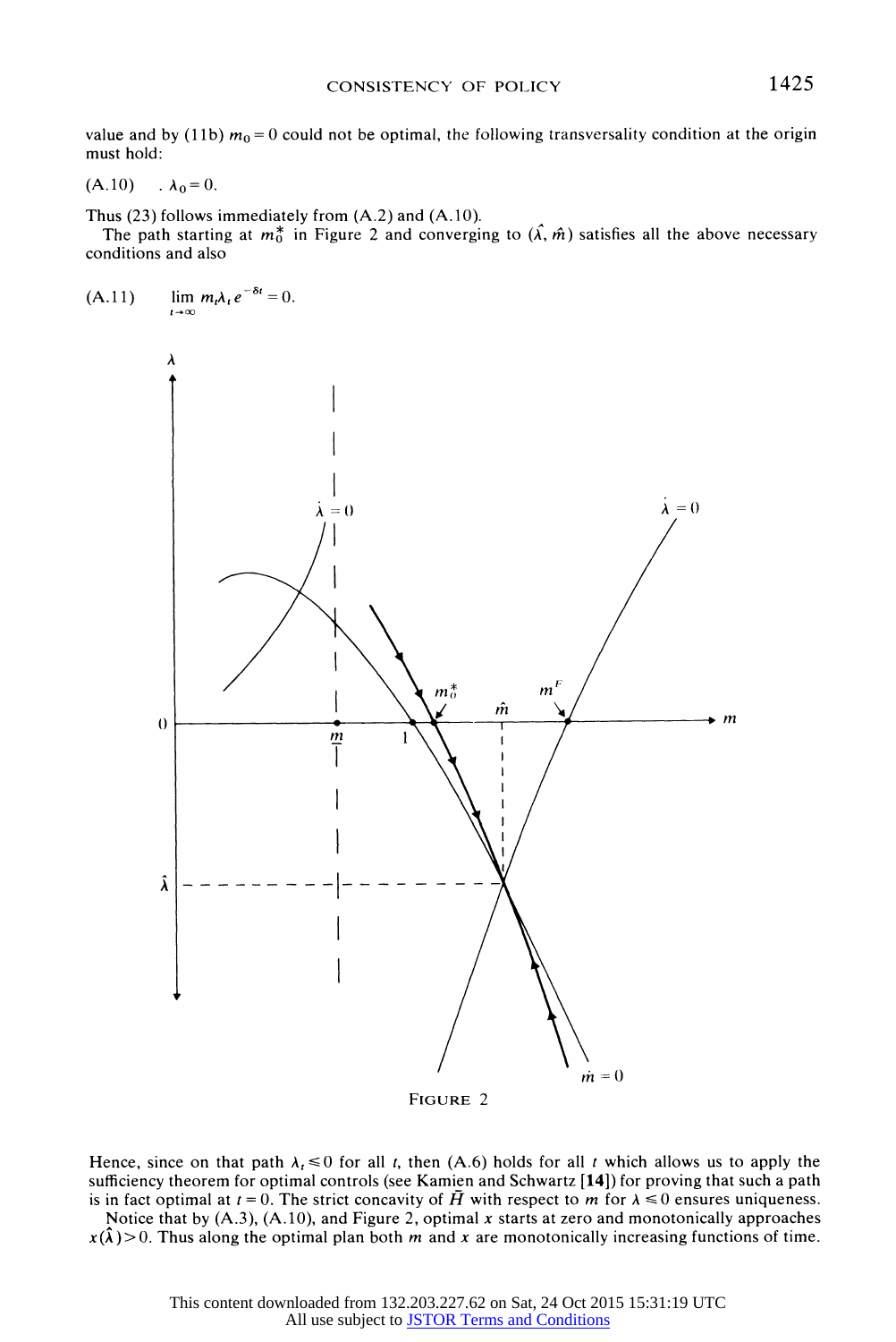Also, by (8a), optimal  $\pi$  starts at  $(-\ln m_0^*/a) < 0$  and monotonically decreases towards  $(-\ln \hat{m}/a)$ . **Time inconsistency arises because at any future time the government faces the same maximization**  problem and will therefore set initial m at the level indicated by  $m_0^*$  in Figure 2—implying that the **plan which is optimal from the standpoint of time zero will cease to be so in the future.** 

**Now suppose that at time 0 the government announces M according to formula (17) employing the optimal path of m and x to generate it. Clearly** 

$$
\frac{\dot{M}_t}{M_t} = -\frac{\ln m^*(t;0)}{a} + \frac{\dot{m}^*(t;0)}{m^*(t;0)}.
$$

**Hence** 

$$
\frac{1}{a} \int_{t}^{\infty} e^{-(s-t)/a} \Biggl\{ \ln M_{\rm o} + \int_{0}^{s} \Biggl[ - \frac{\ln m^{*}(v;0)}{a} + \frac{m^{*}(v;0)}{m^{*}(v;0)} \Biggr] dv \Biggr\} ds = \frac{1}{a} \int_{t}^{\infty} e^{-(s-t)/a} \ln M_{\rm s} ds
$$

**exists for all**  $t \ge 0$  **because**  $m^*$  **converges to**  $\hat{m}$  **(see Figure 2). But the last expression is the natural log of the only perfect foresight path of p generated by the associated M path if all of Sargent and Wallace [23] and Calvo [8] characterizations of perfect foresight paths are adopted (see Sargent and Wallace [23, equation 5]). Thus the perfect foresight path of p is uniquely determined by announcing the M path associated with the optimal plan. It is now an easy matter to check that given that path of prices, equilibrium m follows the m\* path.** 

**In other words, we have given conditions under which there exists a money supply path such that if it is announced at time zero it maximizes the government's utility (at time zero) in an environment where economic agents hold rational expectations. This policy has the characteristic that taxes are**  zero at the beginning of the plan and monotonically increase towards  $\hat{x} > 0$ . Thus distortions are **minimized at time zero and increase with time. (The fact that taxes are zero at the beginning of the plan does not follow from the assumption that**  $\delta > 0$ **, as one might inadvertently tend to think-it** follows instead from the fact that  $p_0$  and thus  $m_0$ , is free to jump). Given that government **expenditures are kept equal to zero, the positivity of future taxes implies that money-supply is a decreasing function of time.** 

#### **APPENDIX 2**

**Here we will present a sketch of the proof that time inconsistency is bound to arise in a world of identical families with a utility function like (33) and a government whose aim is to maximize the welfare of the representative individual.** 

A family takes  $x_t$ —and hence net output  $f(x_t)$ —and  $\pi_t$  as exogenously given and maximizes (33) with respect to  $m(\cdot)$  and  $c(\cdot)$  subject to the budget constraint

$$
\dot{m}_t = f(x_t) - c_t - \pi_t m_t, \quad t \geq t_0,
$$

**an initial stock of real monetary balances. This is a control problem for which the associated Hamiltonian is** 

(A.12) 
$$
H = u(c) + v(m) + \gamma[f(x) - c - \pi m].
$$

**Hence, maximization with respect to c yields** 

$$
(A.13) \qquad u'(c) = \gamma
$$

**and we must have** 

$$
(A.14) \qquad \dot{\gamma} = -v'(m) + \gamma[\pi + \delta].
$$

**In a perfect foresight path (5) holds and there is equilibrium in the output market. Hence assuming that output cannot be accumulated and making the number of families equal to one, we have,** 

$$
(A.15) \t ct = f(xt) \t for all t,
$$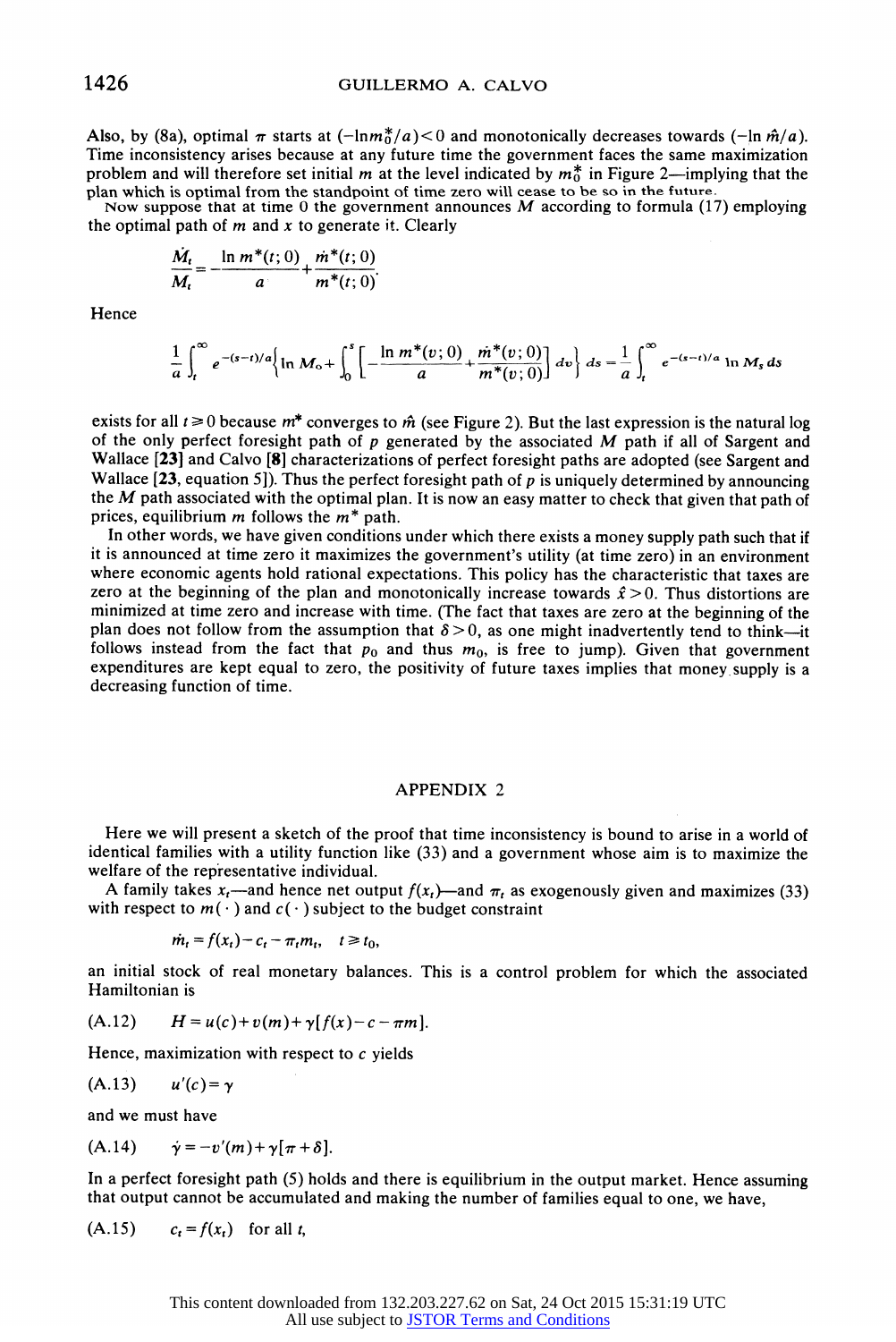which, in view of (A.13) and (A.14) implies (defining  $\mu = \dot{M}/M$ )

(A.16) 
$$
u''(f(x))f'(x)\dot{x}_t = -v'(m) + u'(f(x))\left[\mu - \frac{\dot{m}}{m} + \delta\right]
$$

**or** 

(A.16)' 
$$
\dot{m} = \frac{m}{u'(f(x))} [-v'(m) + u'(f(x)) (\mu + \delta) - u''(f(x)) f'(x) \dot{x}].
$$

On the other hand, it is clear that (8b) is equivalent to  $x_t = -\mu_t m_t$ ; thus

 $(k + 17)$   $\dot{x} = -\dot{\mu}m - \mu \dot{m}.$ 

**Combining (A. 16)' and (A. 17) we then get** 

(A.18) 
$$
\dot{m} = \frac{m}{u'(f(x)) - \mu m u''(f(x))f'(x)} [-v'(m) + u'(f(x))(\mu + \delta) + u''(f(x))f'(x)\mu m];
$$

hence, recalling that  $x = -\mu m$ , in perfect foresight equilibrium

$$
(A.19) \qquad \dot{m} = \psi(m, \mu, \mu)
$$

where  $\psi$  is defined for all  $m > 0$ ,  $\mu$  and  $\mu$  except at  $(m, \mu)$  such that the denominator of the right-hand side of  $(A.18)$  vanishes; but, since by  $(8b)$  the latter is only a function of  $\mu m$  we could constrain functions f and u such that the denominator of  $(A.18)$  never vanishes and, hence,  $\psi$  is defined for all  $m > 0$ ,  $\mu$  and  $\mu$ . We assume such is the case in what follows.

**The government maximizes (33) subject to (A. 15) and (A. 19). In order to apply the techniques of optimal control we will think of m and**  $\mu$  **as "state variables" and**  $\mu$  **as the "control"; furthermore we** are free to choose  $m_0$  and  $\mu_0$ . The Hamiltonian becomes

(A.20) 
$$
H = u(f(-\mu m)) + v(m) + \gamma_1 \psi(m, \mu, \mu) + \gamma_2 \mu
$$

where  $\gamma_1$  and  $\gamma_2$  are the costate variables of m and  $\mu$ , respectively.

For basically the same reasons given in the text, if there is a time-consistent optimal policy at  $t = 0$ , then there must be one with a constant m. Since the transversality conditions at the origin are

$$
(A.21) \qquad \gamma_i(t_0) = 0, \quad i = 1, 2,
$$

**one can also argue that there must be a choice of "supporting" costate variables suich that** 

$$
(A.22) \qquad \gamma_i(t) = 0 \quad \text{for all } t \text{ and } i = 1, 2.
$$

But the  $\gamma$ <sup>3</sup> must satisfy

$$
(A.23a) \qquad \gamma_1 = u'f'\mu - v'(m) - \gamma_1\psi_m + \gamma_1\delta,
$$

$$
(A.23b) \qquad \dot{\gamma}_2 = u'f'm - \gamma_1\psi_\mu + \gamma_2\delta.
$$

Thus (A.22) and (A.23) imply  $f' = 0$  and  $v'(m) = 0$ . Thus, as in the example discussed in the text, time consistency requires  $x = 0$  (no taxes) and the OQM. But, as before, those two conditions will not hold **at the same time in general. So also here optimal policies are time inconsistent in general.** 

#### **REFERENCES**

- **[11 ARROW, K. J., AND M. KURZ: Public Investment, the Rate of Return, at d Optimal Policy. Baltimore: Johns Hopkins Press, 1970.**
- **[21 AUERNHEIMER, L.: "The Honest Government Guide to the Revenue from the Creation of Money," Jou-nal of Political Economy, 82 (1974), 598-606.**
- **[31 BLACK, F.: "Uniqueness of the Price Level in Monetary Growth Models with Rational**  Expectations," Journal of Economic Theory, 7 (1974), 53-65.
- **[4] BROCK, W. A.: "Money and Growth: The Case of Long-Run Perfect Foresight," International**  Economic Review, 15 (1974), 750-777.